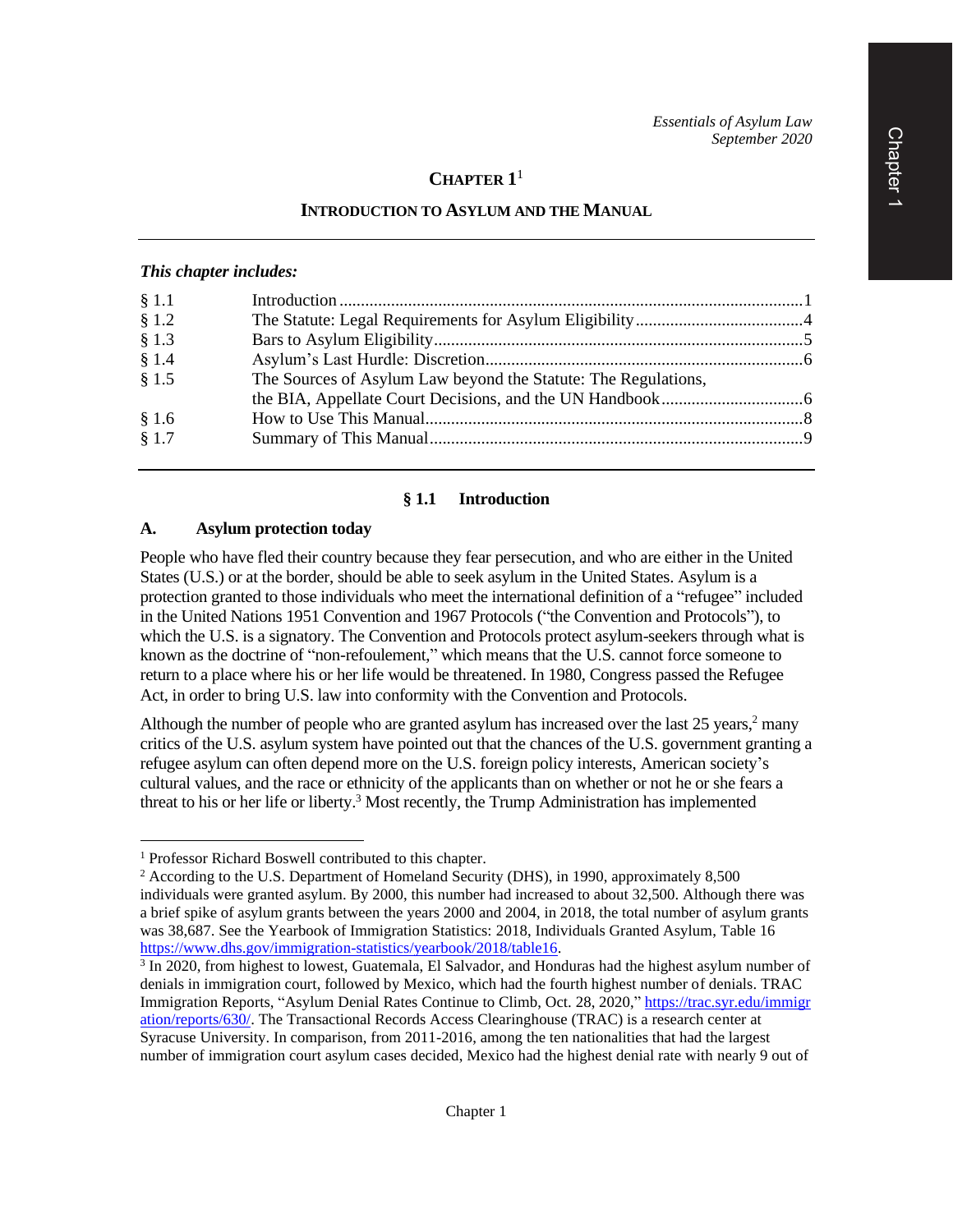increasingly draconian measures that have gutted the U.S. asylum system and virtually abated the number of refugees allowed to resettle in the United States. <sup>4</sup> Of particular concern, restrictive policies implemented in recent months significantly impede asylum seekers' ability to reach the United States to request asylum altogether.

Nevertheless, over the last 25 years, our understanding of the different types of harm inflicted on individuals and of the complex socio-cultural, economic, and political conditions that give rise to such harms has also challenged U.S. courts' interpretation and application of asylum law. This has expanded and narrowed asylum protection over the years. For example, victims of domestic violence had historically faced much resistance from the U.S. government when they filed claims for asylum. While, the government did officially begin to recognize domestic violence as a form of persecution, the Trump Administration has attempted to narrow the recognized bases for asylum, including to significantly restrict domestic violence-based claims. <sup>5</sup> Furthermore, lesbian, gay, bisexual and transgender (LGBT) individuals have also challenged asylum adjudicators to broaden their understanding of personal characteristics such as sexual orientation and gender identity. More recently, a significant number of children and their families, fleeing violence by criminal gangs in the countries of Guatemala, El Salvador, and Honduras are facing similar reluctance by the U.S. government to recognize their claims for asylum, and new policies, regulations, and executive orders put forth by the Trump Administration have greatly impeded such recognition. The first hurdle for any asylum case, particularly in the current climate, is gaining access to the legal process and the right to be heard. Throughout this manual, we will reference new policies that restrict an asylum seeker's access to legal protections in the United States, beginning with restriction on entry. The Migrant Protection Protocols (MPP), commonly referred to as "Remain in Place," program requires applicants arriving at the Southern Border to remain in Mexico for a chance to have their claim heard by an immigration judge. In addition, policies restrict who is eligible to present a claim in the United States. For those that are able to enter and present a claim, various court decisions and policies challenge the due process afforded asylum seekers throughout the process.

ten asylum seekers rejected. "Asylum Representation Rates Have Fallen Amid Rising Denial Rates," TRAC Immigration Reports, Nov. 28, 2017, [https://trac.syr.edu/immigration/reports/491/.](https://trac.syr.edu/immigration/reports/491/) "The number of immigrants who have been granted asylum [in immigration court] more than doubled from 9,684 in FY 2014 to 19,831 in FY 2019. However, the number of immigrants who have been denied asylum or other relief grew even faster from 9,716 immigrants to 46,735 over the same time period. Six-nine percent (69%) of asylum seekers were denied asylum or other relief in 2019." "Record Number of Asylum Cases in FY 2019," TRAC Immigration Reports, 2020, [https://trac.syr.edu/immigration/reports/588/.](https://trac.syr.edu/immigration/reports/588/) *See also* [http://www.immigrationpolicy.org/just-facts/asylum-united-states.](http://www.immigrationpolicy.org/just-facts/asylum-united-states)

<sup>4</sup> Human Rights First, FACT SHEET: Grant Rates Plummet as Trump Administration Dismantles U.S. Asylum System, Blocks and Deports Refugees (Jun. 2020),

[https://www.humanrightsfirst.org/sites/default/files/AdministrationDismantlingUSAsylumSystem.pdf;](https://www.humanrightsfirst.org/sites/default/files/AdministrationDismantlingUSAsylumSystem.pdf) Erika Guevara-Rosas, *Trump's Efforts to End Asylum Are an All-Out Assault on Human Rights*, AMNESTY INTERNATIONAL NEWS, Feb. 27, 2020[, https://www.amnesty.org/en/latest/news/2020/02/trumps-efforts](https://www.amnesty.org/en/latest/news/2020/02/trumps-efforts-end-asylum-assault-human-rights/)[end-asylum-assault-human-rights/;](https://www.amnesty.org/en/latest/news/2020/02/trumps-efforts-end-asylum-assault-human-rights/) Zolan Kanno-Youngs and Michael D. Shear, *Trump Virtually Cuts Off Refugees as He Unleashes a Tirade on Immigrants*, THE NEW YORK TIMES, Oct. 1, 2020, [https://www.nytimes.com/2020/10/01/us/politics/trump-refugees.html.](https://www.nytimes.com/2020/10/01/us/politics/trump-refugees.html)

<sup>5</sup> In June 2018, the Attorney General issued *Matter of A-B-*, 27 I. & N. Dec. 316 (AG 2018), a decision that he certified to himself for review that attempted to eviscerate years of asylum jurisprudence to deny asylum to survivors of domestic violence, gang violence, and other persecution by non-governmental actors.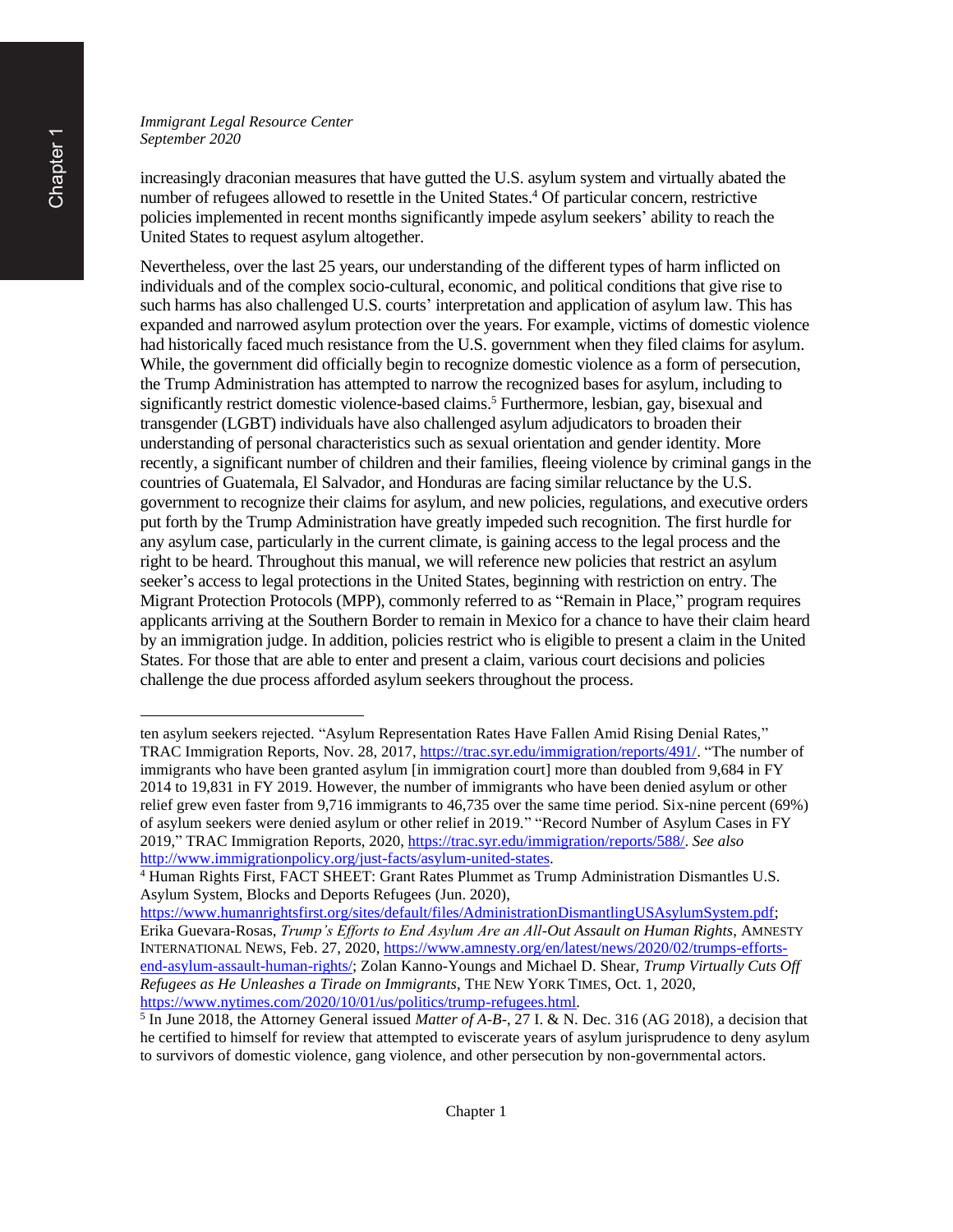*Essentials of Asylum Law September 2020*

#### **B. Asylum in historical context**

After passage of the Refugee Act in the 1980s, the Immigration and Naturalization Service (the legacy INS) granted asylum to a majority of persons escaping Communist Bloc countries. However, it denied asylum to more than 97% of refugees escaping the well-documented horrors of civil war and human rights abuses in El Salvador, Guatemala and Haiti, countries whose governments and militaries the United States government supported. In part due to this injustice, the 1980s saw the emergence of many immigrants' rights and services groups. The unfair treatment of the hundreds of thousands of Central Americans rallied these refugee rights groups together, including groups composed of the refugees themselves. Refugee rights advocates and practitioners challenged the government's disparate application of the Refugee Act, which has contributed to a number of important changes referenced above and provided protection against deportation for hundreds of thousands of people.

In the early 1990s a hopeful trend emerged in asylum practice. The legacy INS separated the adjudication of affirmative asylum cases from its regular Examinations Branch. This permitted the development of a corps of asylum officers who specialize in asylum law. However, in 1996 Congress enacted draconian changes in asylum procedure that have resulted in many genuine refugees being sent back to their homelands.<sup>6</sup> Congress expanded the bars to asylum eligibility, preventing asylum seekers from applying after they have been in the country for a year, absent certain circumstances, and added to the criminal convictions that would prevent asylum eligibility. These changes present challenges for asylum advocates and our society in general to create a truly fair and humane refugee policy.

Unfortunately, in recent years, the Trump Administration has erected more barriers to the asylum process. The Trump Administration has virtually obliterated the asylum system in the United States through hundreds of nativist executive orders, regulations, policies, and Attorney General precedent rulings, while maligning asylum seekers to promote xenophobic political propaganda. The policies, rules, and precedent include a long list of restrictions on the asylum process, including heightened legal standards to demonstrate eligibility for asylum, severe restrictions on eligibility for employment authorization for asylum applicants, deliberate separation of families at the border, expulsions of asylum seekers at the southern land border, and indefinite closure of the southern border based on false pretenses.<sup>7</sup> Dismantling the asylum system is only part of the Administration's larger efforts to severely restrict immigration overall, which have resulted in the largest decline in legal immigration ever recorded during the second half of Fiscal Year 2020.<sup>8</sup> In addition, despite that the COVID-19 pandemic caused significant delays in immigration court cases in 2020, immigration judges decided

<sup>6</sup> The Illegal Immigration Reform and Immigrant Responsibility Act (IIRIRA) of 1996. As the name of the act indicates, these changes resulted from the general anti-immigrant politics of the mid-'90s. The provisions of IIRIRA were incorporated into the Immigration and Nationality Act (INA).

<sup>&</sup>lt;sup>7</sup> National Immigrant Justice Center, "A Timeline of the Trump Administration's Efforts to End Asylum" (Aug. 2020), [https://immigrantjustice.org/sites/default/files/content-type/issue/documents/2020-10/10-06-](https://immigrantjustice.org/sites/default/files/content-type/issue/documents/2020-10/10-06-2020-asylumtimeline.pdf) [2020-asylumtimeline.pdf.](https://immigrantjustice.org/sites/default/files/content-type/issue/documents/2020-10/10-06-2020-asylumtimeline.pdf)

<sup>&</sup>lt;sup>8</sup> David J. Bier, "No Year Has Seen Legal Immigration Cut Like the 2nd Half of FY 2020," Cato Institute (Oct. 13, 2020), [https://www.cato.org/blog/no-year-has-seen-legal-immigration-cut-2nd-half-fy-](https://www.cato.org/blog/no-year-has-seen-legal-immigration-cut-2nd-half-fy-2020?&utm_source=twitter&utm_medium=social-media&utm_campaign=addtoany)

[<sup>2020?&</sup>amp;utm\\_source=twitter&utm\\_medium=social-media&utm\\_campaign=addtoany](https://www.cato.org/blog/no-year-has-seen-legal-immigration-cut-2nd-half-fy-2020?&utm_source=twitter&utm_medium=social-media&utm_campaign=addtoany) ("Overall, the second half of FY 2020 saw 92 percent fewer immigrants from abroad than the first half, which was larger than any annual decline in the history of the United States.").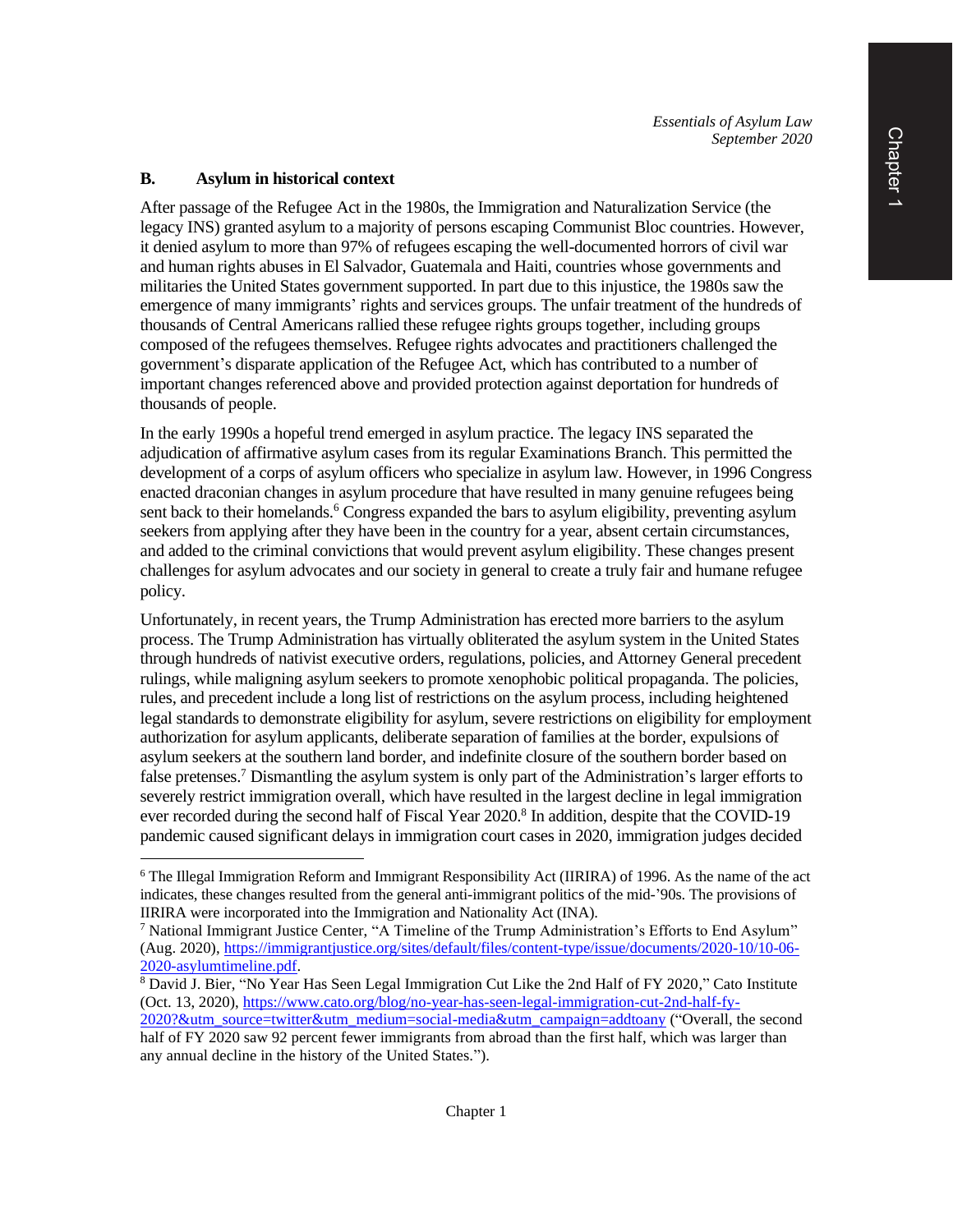the second highest number of asylum cases in the past twenty years, with an ever climbing denial rate.<sup>9</sup>

## **C. Asylum advocates play a crucial role in safeguarding asylum protections**

The availability of legal services for asylum-seekers is vital in order to assure that their voices are heard by those deciding their individual cases and by society at large. The percentage of persons who win their asylum cases is significantly higher for those who have legal representation.<sup>10</sup> More than 20 percent of asylum seekers remain unrepresented, which greatly impacts their likelihood of success. The odds of gaining asylum are five times higher when represented.<sup>11</sup> Given the current political climate, asylum seekers face even more legal challenges. Under the current administration, new applications are meant to be fast-tracked through the system, which increases the likelihood that the asylum seeker will remain unrepresented.

This manual was created in the hope that it will contribute to effective asylum advocacy. One key to fulfilling that hope will be that practitioners learn asylum law so well that they can teach its basics to their clients. Additionally, practitioners have the opportunity to learn from their clients and other resources about the conditions and culture in their clients' home countries. Once both the practitioner and the client understand what the law requires of them, they can focus on telling the story of the client's fear. The real fears in asylum cases are often buried below the technicalities of law and procedure, and cultural and language barriers. Working together with our clients, we can assist them in telling their stories.

# **§ 1.2 The Statute: Legal Requirements for Asylum Eligibility**

The Refugee Act of 1980, which is incorporated into federal law as § 208 of the Immigration and Nationality Act (INA), provides the eligibility requirements and procedural framework for people who are physically present in the United States to apply for **asylum**. Persons who are outside the United States must apply for **refugee** status pursuant to INA § 207. Applicants for refugee status abroad must meet the same legal definition of "refugee" as applicants for asylum in the U.S.

The definition of "refugee" is set out in INA  $\S$  101(a)(42), and includes the legal elements of an asylum. This is incorporated by reference into the basic asylum statute at INA § 208(b)(1).

**PRACTICE TIP: The refugee definition is the key to asylum law.** A refugee is defined as a person who:

"… Is unable or unwilling to avail himself or herself of the protection of that country because of persecution or a well-founded fear of persecution on account of race, religion, nationality, membership in a particular social group, or political opinion."

Understanding and applying the refugee definition is the key to asylum law.

<sup>9</sup> TRAC Immigration Reports, "Asylum Denial Rates Continue to Climb, Oct. 28, 2020," *supra*. <sup>10</sup> *See id.*

<sup>&</sup>lt;sup>11</sup> See id.; "Asylum Representation Rates Have Fallen Amid Rising Denial Rates," TRAC Immigration Reports (Nov. 28, 2017)[, https://trac.syr.edu/immigration/reports/491/.](https://trac.syr.edu/immigration/reports/491/)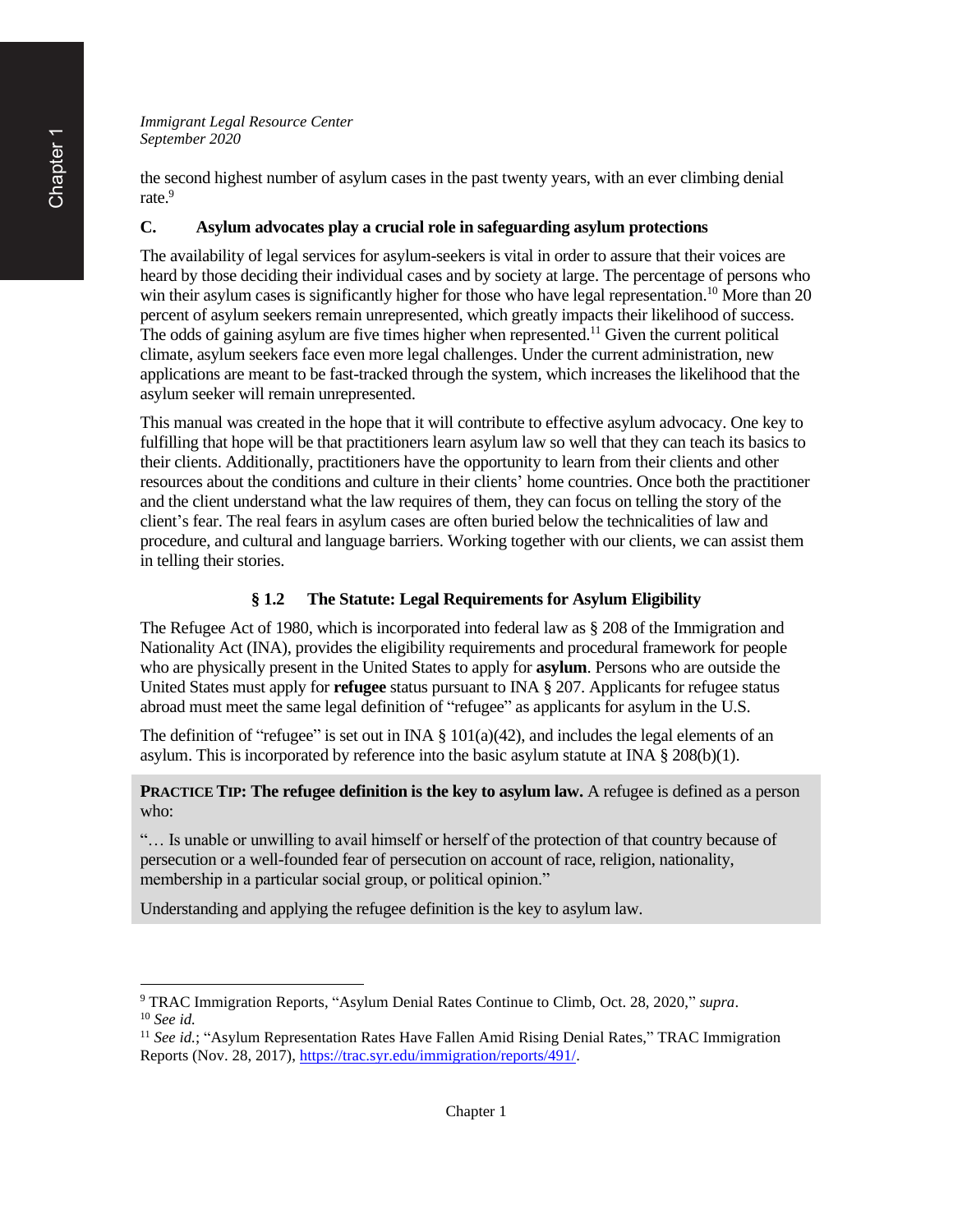To meet this standard, the asylum applicant must show that she has:

- 1. a well-founded fear<sup>12</sup>
- 2. of persecution $13$
- 3. on account of race, religion, national origin, membership in a particular social group, or political opinion.<sup>14</sup>

*Or*, that she experienced such persecution in the past.<sup>15</sup>

In addition to these foundational sections of the INA, the Trafficking Victims Protection and Reauthorization Act (TVPRA) of 2008<sup>16</sup> created important procedural protections for children asylum applicants who are classified as an "unaccompanied alien child" or "unaccompanied child" (UC), also often referred to as an "unaccompanied minors." The one-year bar to asylum, discussed in **Chapter 4**, does not apply to unaccompanied minors. Therefore, UC asylum applicants can file their applications at any time; and they do not need to worry about obtaining an exception to the one-year bar if they file their application past the deadline. Additionally, under the TVPRA, U.S. Citizenship and Immigration Services (USCIS) has the initial jurisdiction over *any* asylum application filed by a UC applicant, even where the applicant is in removal proceedings.<sup>17</sup> Otherwise, UC applicants for asylum still have to meet the definition of a refugee outlined above.

Presenting a case to meet this legal standard is a daunting task. The asylum seekers fortunate enough to ever arrive in the United States often do so with no documents, connections, or resources. Without a legal advocate to assist, understanding what parts of their personal story is relevant to the adjudicator is a mystifying venture. This process is complicated by the psychological impact of trauma, lack of documents, and possibly incarceration. Arriving aliens that seek asylum at our borders are detained and must express and prove their claim from inside a detention center, with limited contact to family and friends who might help support their claim.

#### **§ 1.3 Bars to Asylum Eligibility**<sup>18</sup>

Once a person has established they meet the definition of a refugee, they must also show that they are not barred from eligibility for asylum. The definition of refugee excludes a person who has persecuted others; and there are other statutory and regulatory bars to eligibility for asylum. The bars to asylum are different from the grounds of inadmissibility. One of the most common obstacles is referred to as the "one-year bar," which requires an applicant for asylum to apply within one year of entering the United States, or meet one of the exceptions to this rule. This new formulation, added through the enactment of IIRIRA in 1996, results in the denial of asylum to many genuine refugees.

<sup>&</sup>lt;sup>12</sup> See Chapter 2.

<sup>&</sup>lt;sup>13</sup> See Chapter 2.

<sup>&</sup>lt;sup>14</sup> See Chapter 3.

<sup>&</sup>lt;sup>15</sup> See Chapter 2.

<sup>16</sup> P.L. 110–457.

<sup>17</sup> See TVPRA § 235(d)(7)(B).

<sup>&</sup>lt;sup>18</sup> See Chapter 4.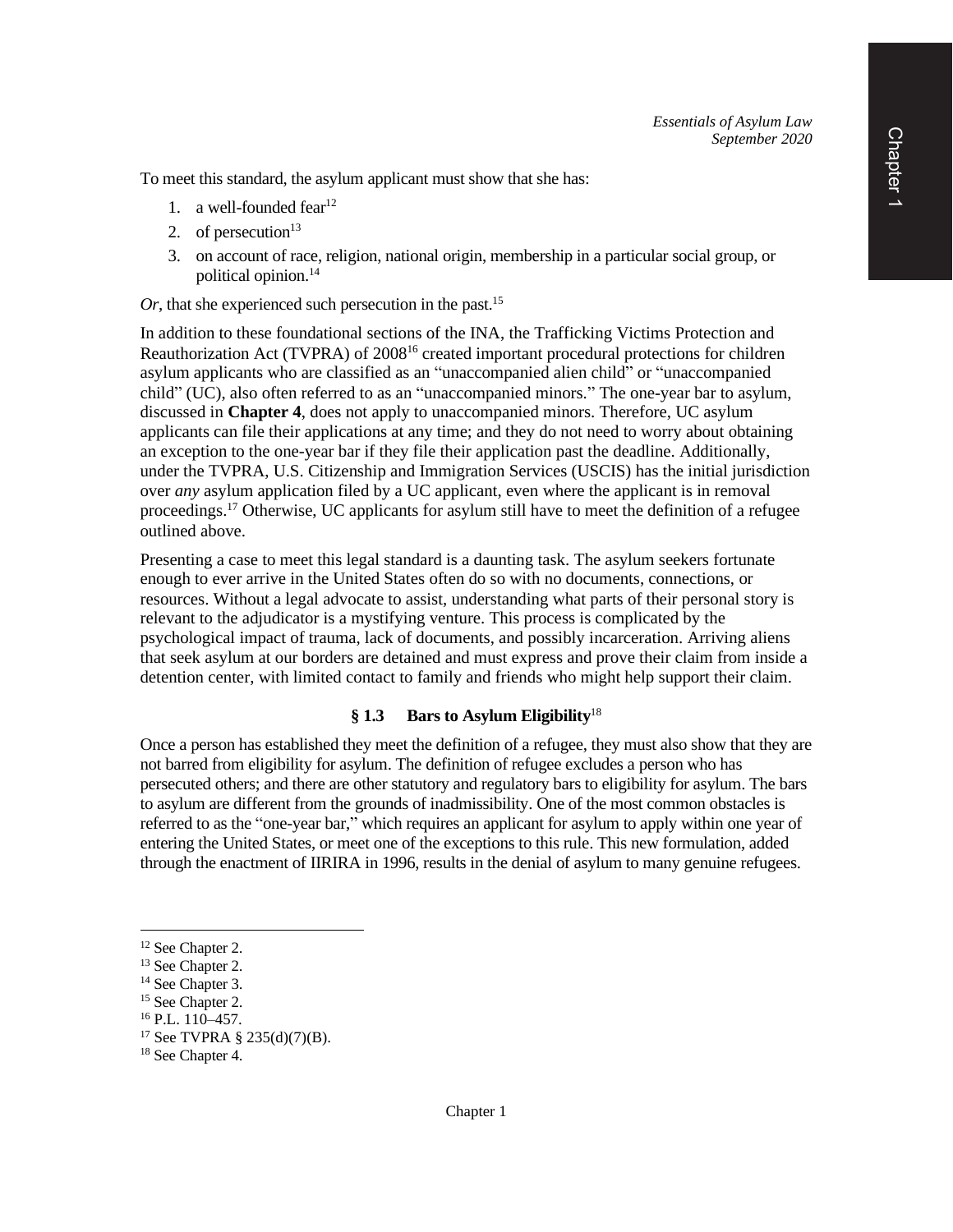The current administration has also promulgated new bars even as this manual was being written.<sup>19</sup> Practitioners should carefully review and understand all the bars before proceeding with an asylum case. The bars to asylum eligibility in existence as of August 2020 are discussed in depth in **Chapter 4**.

#### **§ 1.4 Asylum's Last Hurdle: Discretion**<sup>20</sup>

Asylum is discretionary. Therefore, in addition to meeting the refugee definition and showing they are not subject to any bars, the applicant must also demonstrate that asylum should be granted in the exercise of discretion. The applicant will want to show that they are deserving of a grant of asylum by demonstrating positive equities that should incline the adjudicator to grant asylum.

#### **§ 1.5 The Sources of Asylum Law beyond the Statute: The Regulations, the BIA, Appellate Court Decisions, and the UN Handbook**

Immigration laws are now administered and enforced by three separate divisions within the Department of Homeland Security: Customs and Border Protection (CBP), U.S. Citizenship and Immigration Services (USCIS), and U.S. Immigration and Customs Enforcement (ICE). The secretary of DHS is ultimately responsible for USCIS, ICE, and CBP. Therefore, bear in mind that all references to DHS in this publication refer to one of these three separate divisions.

Some immigration decisions remain under the authority of immigration judges, who work for the Executive Office for Immigration Review (EOIR). EOIR is part of the Department of Justice, under the direction of the Attorney General. Asylum applications that were initially filed with USCIS through the *affirmative* asylum process may be referred to immigration judges for an ultimate decision on the case. Otherwise, immigration judges also decide *defensive* asylum applications filed directly with the court by someone already in removal proceedings.

#### **A. The statute and regulations**

The Refugee Act, as incorporated into the Immigration and Nationality Act at § 208, is implemented by the "procedures established by the Attorney General" which are regulations.<sup>21</sup> The asylum regulations are published in the Code of Federal Regulations (CFR) under Title 8: Aliens and Nationality, where they discuss application procedures and legal standards and define many key terms. The regulations are administered by USCIS and the Executive Office of Immigration Review (EOIR).

The regulations on asylum law, 8 CFR § 208 *et seq.*, were rewritten substantially in 1990, and in many respects these changes were more generous to asylum applicants.<sup>22</sup> These regulations apply to asylum cases that were filed after October 1, 1990 and before April 1, 1997. DHS amended the regulations in 1997 to implement changes in asylum law and procedure legislated in IIRIRA in 1996. In addition, the REAL ID Act of 2005 amended the statute and resulted in numerous changes to the

<sup>&</sup>lt;sup>19</sup> Procedures for Asylum and Bars to Eligibility, 85 Fed. Reg. 67202 (Oct.21, 2020). This regulation is subject to active litigation. Practitioners should check regularly to familiarize themselves with which bars or in effect in a given case.

<sup>20</sup> See Chapter 4.

<sup>&</sup>lt;sup>21</sup> INA § 208(b)(1), 8 USC § 1158(b)(1).

<sup>&</sup>lt;sup>22</sup> The asylum regulations are reproduced in their entirety in Appendix A, located at the end of the manual.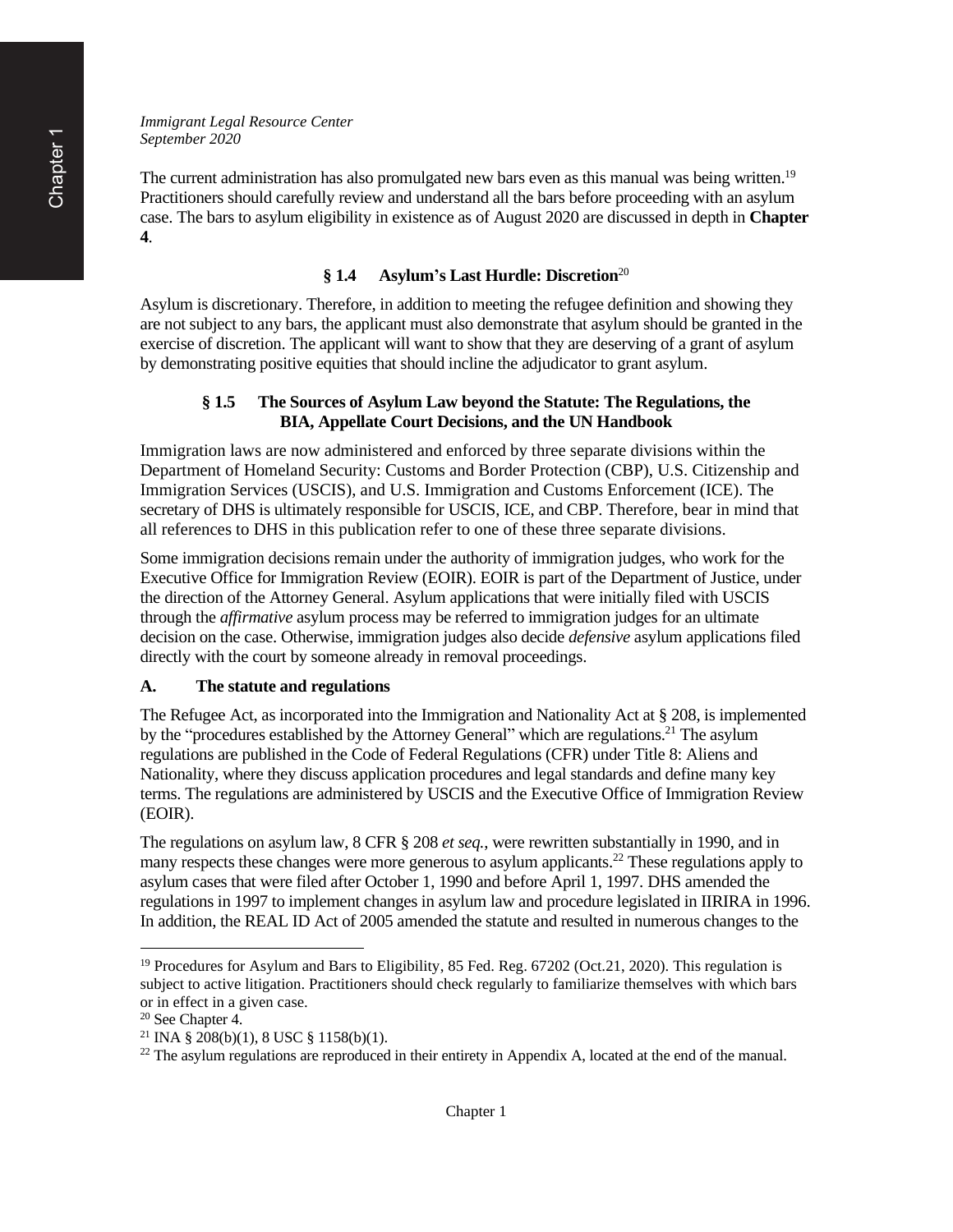regulations, particularly regarding credibility findings and bars associated with suspected support for terrorist groups. Most recently, and, in 2020 in particular, the Trump Administration has significantly restricted asylum by amending asylum-related regulations significantly through the rulemaking process. 23

# **B. The BIA and the appellate courts**

If an asylum applicant wishes to appeal a denial from immigration court, which adjudicates asylum cases in removal hearings,<sup>24</sup> that appeal must be made to the Board of Immigration Appeals (BIA). The BIA is an administrative court that also operates under the Attorney General. Appeals to the BIA may be made by either the person applying for asylum or by USCIS or ICE if they disagree with the immigration court's decision. In addition, the Attorney General has the authority to review BIA cases and decisions that: (1) the Attorney General directs the BIA to certify for review; (2) the BIA refers for review, and (3) DHS refers for review.<sup>25</sup>

If the BIA or the Attorney General denies asylum, the asylum seeker can appeal to the federal court of appeals. The BIA's and Attorney General's published case decisions are the controlling law (precedent) for asylum unless a federal court overrules the decision. If a federal court of appeals adopts a different rule than the BIA or Attorney General, that rule is applied within that court's jurisdiction or circuit. This is important in asylum law because some circuit Courts of Appeal, especially the Ninth Circuit, have interpreted the asylum laws more generously than the BIA and Attorney General. The Ninth Circuit's interpretation would only apply within the Ninth Circuit.

# **C. The Asylum Officer Basic Training Course (AOBTC)**

The Asylum Officer Basic Training Course (AOBTC) contains interpretations of substantive law that can arguably be construed as DHS positions on these matters. While the lesson modules are not legally binding, they offer a strong indication of the appropriate standards to be used in evaluating asylum claims. They also offer case law citations for the various legal rules and examples discussed. The AOBTC used to be available on the USCIS website. However, between March and April 2017, 26 documents related to the AOBTC, including all of the "Lesson Modules," and the links to training documents contained therein, were removed from the USCIS website.<sup>26</sup> Many of the AOBTC materials are still accessible to American Immigration Lawyers Association (AILA) members through AILA's website.

### **D. The UN Handbook**

In enacting the Refugee Act of 1980, the Congress rewrote its basic immigration law in order to bring U.S. law into accordance with the international refugee treaties to which the U.S. was already a party. Because U.S. law in this area is based on international law, we have access to an important

<sup>&</sup>lt;sup>23</sup> National Immigrant Justice Center, "A Timeline of the Trump Administration's Efforts to End Asylum" *supra*.

 $24$  8 CFR chapter V, part 1003.

<sup>25</sup> 8 CFR §§ 1003.1(d)(7), (h).

<sup>&</sup>lt;sup>26</sup> Sunlight Foundation, "Removal of 26 Documents for Asylum Officer Training from the USCIS Website: Access Assessment Report," Sunlight Foundation's Web Integrity Project, May 29, 2018, [http://sunlightfoundation.com/wp-content/uploads/2018/05/AAR-6-USCIS-Asylum-Training-Materials-](http://sunlightfoundation.com/wp-content/uploads/2018/05/AAR-6-USCIS-Asylum-Training-Materials-180529.pdf)[180529.pdf.](http://sunlightfoundation.com/wp-content/uploads/2018/05/AAR-6-USCIS-Asylum-Training-Materials-180529.pdf)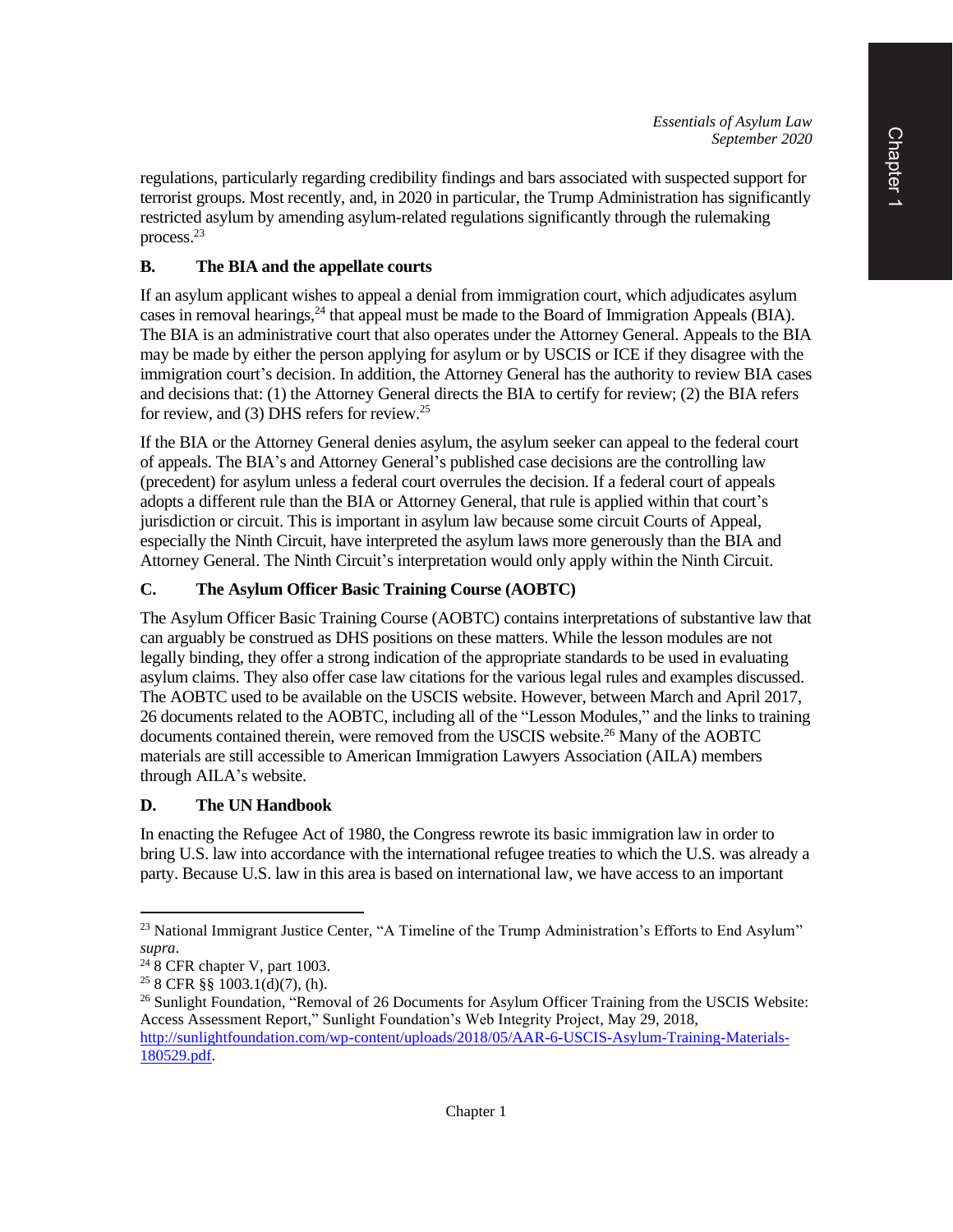tool for asylum cases: the *Handbook on Procedures and Criteria for Determining Refugee Status*, referred to as the UN Handbook, written by the United Nations High Commissioner for Refugees (UNHCR).<sup>27</sup> The U.S. Supreme Court as well as other courts have approved the use of the UN Handbook as a source in interpreting U.S. asylum and refugee law.<sup>28</sup> Experienced asylum practitioners have said it is close to malpractice for an attorney representing an asylum client to not have access to the Handbook.

### **E. Other sources**

In addition to these sources of law, regulations, and interpretations, many other sources are sometimes useful. These consist of case law, settlement agreements, Operating Instructions, Implementation Wires, Memos from the Director of DHS, and local policies, both written and unwritten, by the district director, immigration judges, detention officers, DHS Examination Officers, the DHS Director of Asylum, etc. Depending on the case, these documents and authorities may provide useful support for specific arguments on behalf of your client.

In addition, several organizations provide support through resources and advisories that are critical to advocates building an asylum case. The Center for Gender and Refugee Studies (CGRS), for instance, maintains a database of information on different types of claims and can offer case-specific support, including country conditions and expert statements.<sup>29</sup>

### **§ 1.6 How to Use This Manual**

This manual provides an overview of asylum law and practice and is intended as a guide to help legal practitioners understand the basic requirements of an asylum claim and how to fulfill them. In **Chapter 2** and **Chapter 3**, we examine the legal components, or elements, of an asylum claim and provide practical guidance on how to craft successful arguments to fulfill each element. We then move on to discuss the various bars to asylum in **Chapter 4**. Note that the bars to asylum are in flux. New regulations were proposed in December 2019. As the manual was going to print, these regulations were published in final form. Nonetheless, whether this rule comes into effect hinges on pending litigation.<sup>30</sup> And for claims for withholding of removal or claims under the Convention Against Torture, we provide a thorough description of the legal requirements involved in **Chapter 5**.

The chapters that follow address the procedural steps required for filing an asylum application. In **Chapter 6**, we look at how to prepare an asylum application; how to assemble the various pieces of evidence necessary, including the client declaration; and how to work with Asylum clients. **Chapter 7** provides an overview of the affirmative asylum process; while **Chapter 8** covers the defensive

<sup>27</sup> The Office of the United Nations High Commissioner for Refugees, *Handbook on Procedures and Criteria for Determining Refugee Status and Guidelines on International Protection* (Feb. 2019), [https://www.unhcr.org/en-us/publications/legal/5ddfcdc47/handbook-procedures-criteria-determining](https://www.unhcr.org/en-us/publications/legal/5ddfcdc47/handbook-procedures-criteria-determining-refugee-status-under-1951-convention.html)[refugee-status-under-1951-convention.html](https://www.unhcr.org/en-us/publications/legal/5ddfcdc47/handbook-procedures-criteria-determining-refugee-status-under-1951-convention.html) (hereinafter "UN Handbook").

<sup>28</sup> *See INS v. Cardoza-Fonseca*, 480 U.S. 421 (1987).

<sup>29</sup> [https://cgrs.uchastings.edu/request-assistance/requesting-assistance-cgrs.](https://cgrs.uchastings.edu/request-assistance/requesting-assistance-cgrs)

<sup>30</sup> *See* 85 FR 67202 (October 21, 2020), *available at* [https://www.federalregister.gov/documents/2020/10/2](https://www.federalregister.gov/documents/2020/10/21/2020-23159/procedures-for-asylum-and-bars-to-asylum-eligibility) [1/2020-23159/procedures-for-asylum-and-bars-to-asylum-eligibility.](https://www.federalregister.gov/documents/2020/10/21/2020-23159/procedures-for-asylum-and-bars-to-asylum-eligibility) On November 2, 2020, NIPNLG, Immigrant Defense Project (IDP), the Harvard Immigration & Refugee Clinic (HIRC) and the law firm Sidley Austin, LLP filed a lawsuit in the Northern District of California, Case No. 3:20-cv-07721, to challenge the Administration's final rule expanding criminal bars to asylum.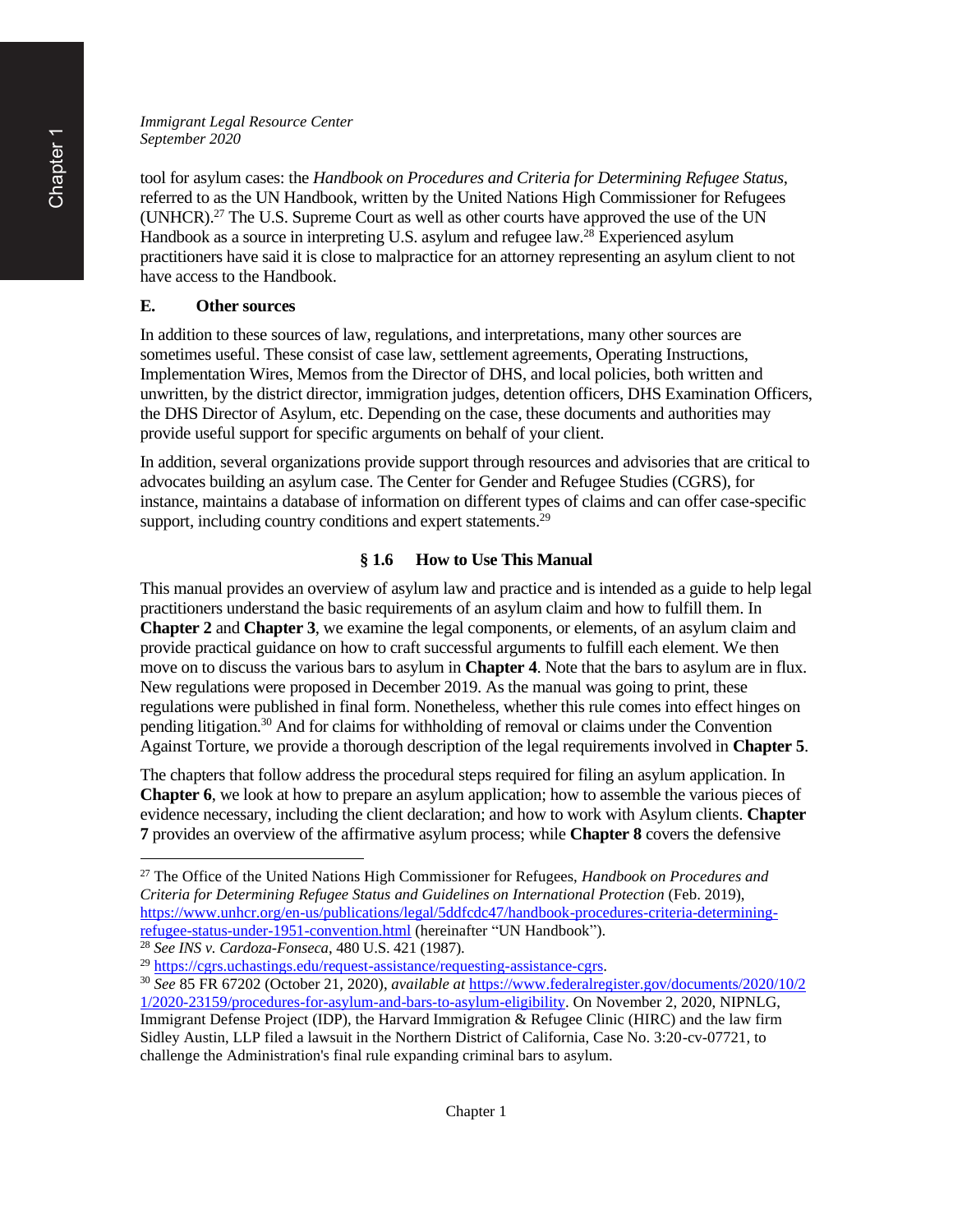asylum procedure in immigration court. Finally, **Chapter 9** discusses the various benefits granted to an individual once they have successfully been granted asylum protection.

Practitioners should also review the instructions & sample declarations included in the appendices at **Appendices G**–**J**. We've included samples for both an adult case and an unaccompanied minor case. We also urge you to stay abreast of the latest procedural updates issued by USCIS and EOIR and to seek the support of our asylum experts if necessary.

### **§ 1.7 Summary of This Manual**

**Chapter 2: Persecution and Well-Founded Fear.** A person will prevail on an asylum claim if they can demonstrate that they suffered persecution in the past or have a "well-founded fear" of future persecution. Although the term "persecution" is not defined in the law, a common definition from case law is, "the infliction of suffering or harm upon those who differ in a manner that is regarded as offensive." Thus, the harm need not rise to the level of long-term detention and torture. However, harm or the danger of harm because of a personal vendetta, criminal prosecution, civil war, anarchy, or the like does not normally constitute actionable persecution. The persecution can be inflicted or threatened by a government or its agents, such as the army or police. But it need not be. It is sufficient if the harm is by persons or groups "that the government is unable or unwilling to control." This chapter includes a section regarding persecution in children's asylum claims.

**Chapter 3: Protected Grounds.** The persecution must be *on account of* at least one of five enumerated grounds: political opinion, race, religion, nationality, or membership in a particular social group. This chapter not only addresses each ground for asylum separately, it also includes sections specifically addressing some of the most common and evolving forms of "particular social groups," such as children and youth, victims of gang violence, groups based on gender and LGBTQ identities. In addition, if a persecutor *believes* that the asylum seeker possesses characteristics within these grounds, whether or not they actually possess them, they can prevail on the asylum claim if they suffer fear or persecution as a result of the persecutor's wrong belief. For instance, a foreign government may believe that a person holds a particular political opinion based on the political opinions expressed by his activist wife; and it may thus persecute him based on that belief. This is an example of what could be an asylum claim based on imputed political opinion. Additionally, a claim can be based on more than one ground. A claim with two bases is common and each should be emphasized.

**Chapter 4: Bars to Asylum.** A person may be barred from receiving asylum for any of the following: if he or she has persecuted others based on the other's political opinion, race, religion, etc.; if he or she has committed a serious non-political crime before coming to the U.S.; if he or she has been convicted of certain crimes in the U.S.; if he or she is a danger to the security of the U.S.; or if he or she has been "firmly resettled" in a third country (i.e., has received an offer of permanent residence in a third country). In Chapter 4, we discuss policy changes under the Trump administration that have effectively barred other from the asylum process, including third country agreements. In addition new regulations were proposed in December 2019 related to the asylum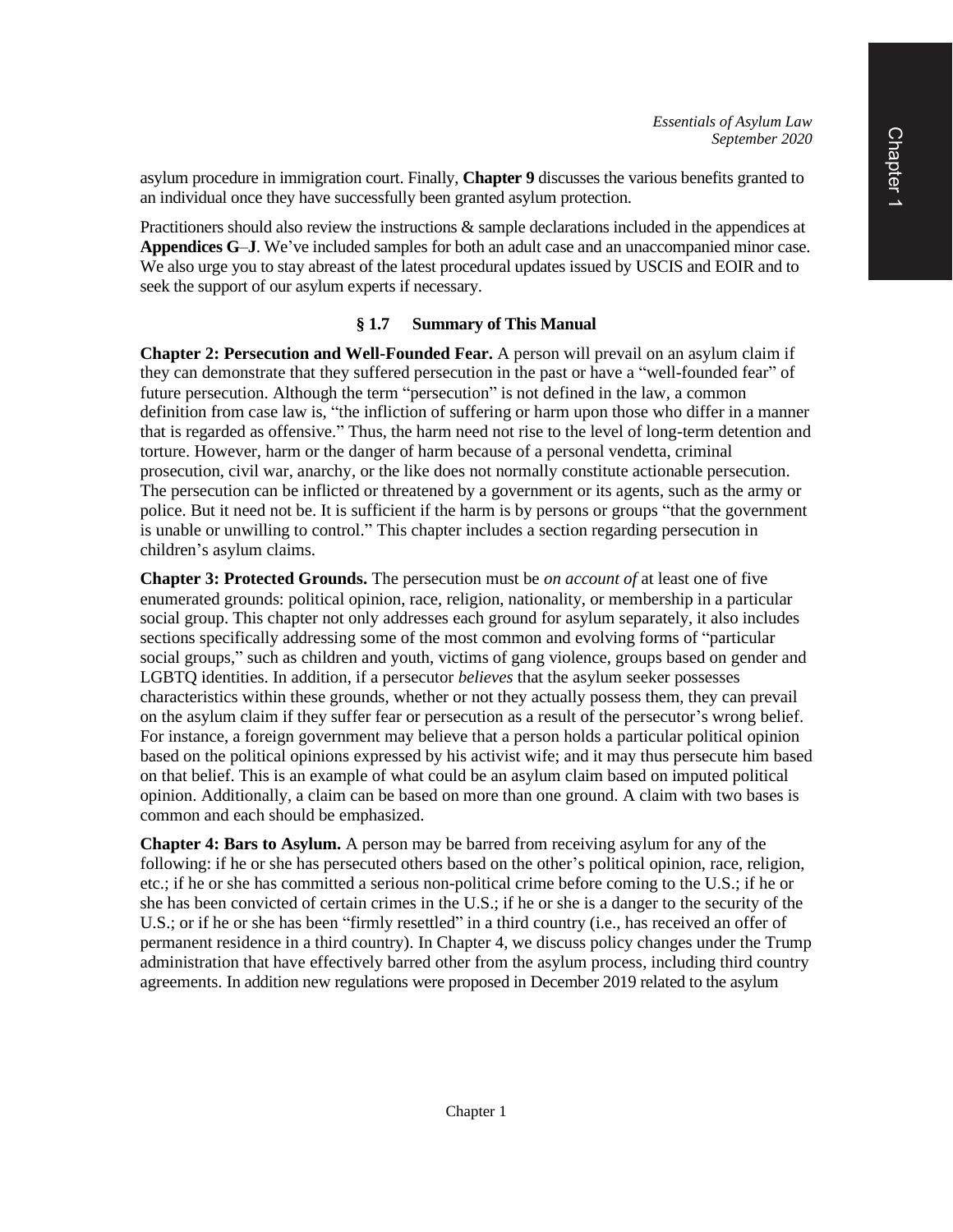bars. These regulations were published in final form on October 21, 2020. While this new rule is set to effect on November 20, 2020, it is currently subject to litigation.<sup>31</sup>

In addition, a person must file the asylum application within one year of his or her last entry into the U.S., with two exceptions. One exception allows for a late application when there are "changed conditions" in the person's home country or changes in the U.S. laws. The allows for late filing where an applicant can demonstrate "extraordinary circumstances" which delayed filing, examples of which may include things like illness; a person having been in lawful status (such as a visa) after they entered the U.S.; a person grappling with personal or cultural barriers, such as the "coming out" process for many gays and lesbians escaping persecution in their home country. As discussed in this chapter, the one-year deadline does not apply to Unaccompanied Alien Children (UCs).

**Chapter 5: Withholding of Removal and the Convention Against Torture.** Persons who are ineligible for asylum for any of the above reasons may be eligible for other related forms of relief. One is called "Withholding of Removal" ("Withholding") and the other is protection under the Convention Against Torture (CAT). Although these may all offer a form of protection against being deported to the country where persecution is feared, the standards for each are very different, as are the benefits they grant. Applying for Withholding, for example, has the advantage of allowing a person to seek protection even though they did not file an application within one year of entering the U.S. However, to be granted withholding, such an applicant is also required to show a higher likelihood of persecution than they would be required to obtain asylum. If granted Withholding, a person is not eligible to obtain a travel document with which to travel outside and then reenter the U.S., nor will he or she ever qualify for adjustment of status based on Withholding. Protection under CAT does not require that the feared harm be on the basis of a protected ground, but does require a showing that the person is more likely to be tortured than not, if removed to their country of origin.

**Chapter 6: The Asylum Application.** There are two different procedural ways for a person to file for asylum: "affirmatively" with the USCIS and "defensively" in immigration court. Both procedures involve the same application form and the same legal standards apply. This chapter, therefore, provides detailed guidance on how to complete the Application for Asylum and Withholding of Removal (Form I-589) and how to assemble the evidentiary documentation that must accompany it, including the applicant's declaration. It also provides extensive practice tips on how to work with Asylum clients, including a section on working with children. Building a successful lawyer-client relationship is key to winning an asylum case. Therefore, working in partnership with the client in the preparation and the presentation of a case will greatly help both you and your client. Finally, because many asylum applicants have experienced severe trauma and other difficult situations that their asylum claim requires them to talk about, this chapter provides tips for practitioners on how to skillfully establishing trust and the ability discuss traumatic events and

<sup>31</sup> *See* 85 FR 67202 (October 21, 2020), *available at* [https://www.federalregister.gov/documents/2020/10/2](https://www.federalregister.gov/documents/2020/10/21/2020-23159/procedures-for-asylum-and-bars-to-asylum-eligibility) [1/2020-23159/procedures-for-asylum-and-bars-to-asylum-eligibility.](https://www.federalregister.gov/documents/2020/10/21/2020-23159/procedures-for-asylum-and-bars-to-asylum-eligibility) On November 2, 2020, NIPNLG, Immigrant Defense Project (IDP), the Harvard Immigration & Refugee Clinic (HIRC) and the law firm Sidley Austin, LLP filed a lawsuit in the Northern District of California, Case No. 3:20-cv-07721, to challenge the Administration's final rule expanding criminal bars to asylum.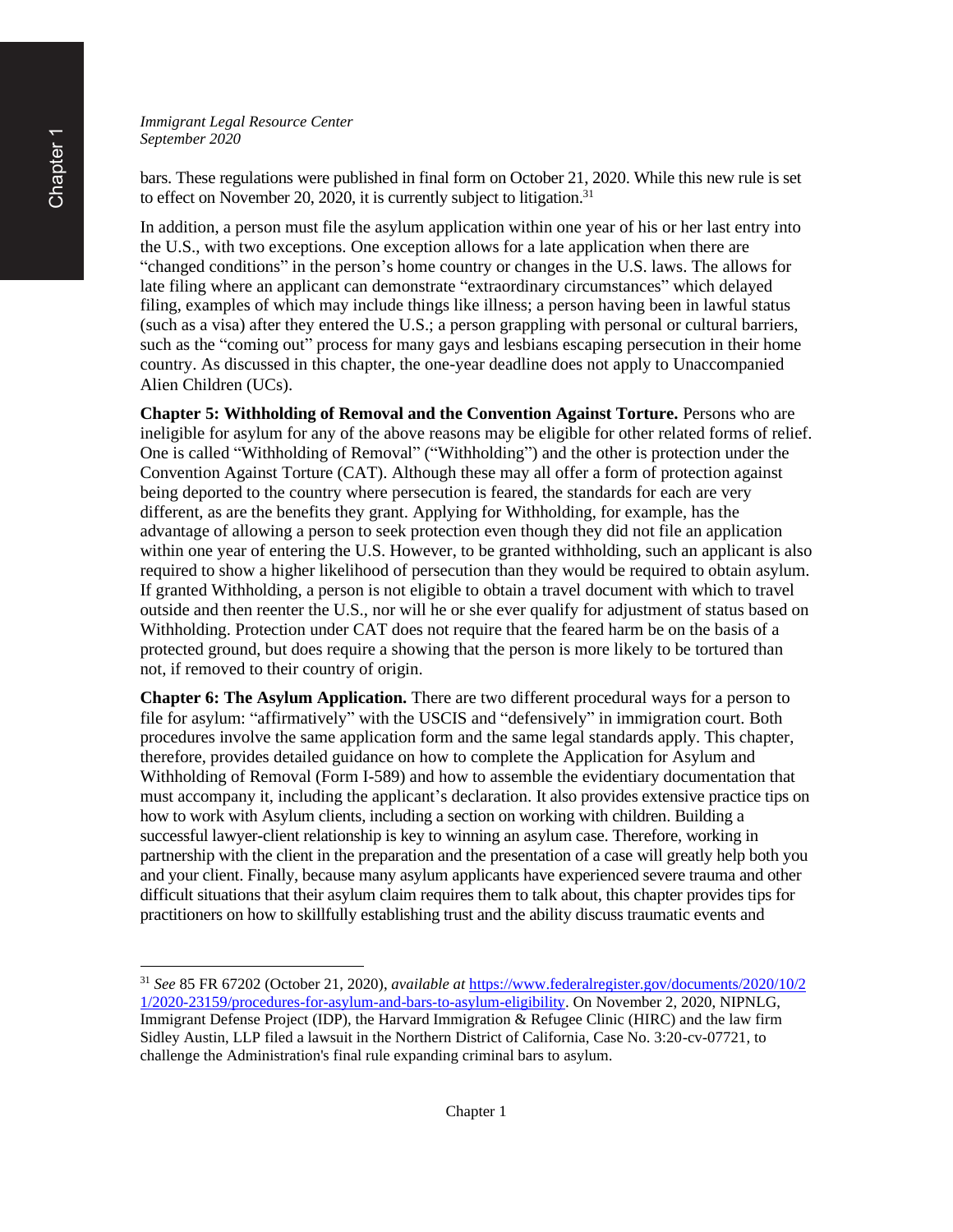difficult emotional experiences. This is covered in various sections, including the section dedicated to working with children.

**Chapter 7: Affirmative Asylum Process.** An *affirmative asylum application* is filed by persons who are in the U.S. and not in removal proceedings. The application is filed with the U.S. Citizenship and Immigration Services (USCIS), after which a person will be asked to submit their biometrics and attend a non-adversarial interview with an Asylum Officer. The asylum officer can grant asylum, or can refer the person to immigration court. This process is described in Chapter 7 with special practice tips for attorneys and their clients, as well as a description of the special protections afforded to UCs under the TVPRA.

**Chapter 8: Applying for Asylum in Immigration Court.** An asylum applicant can end up in immigration court in several ways. They could be referred to immigration court when the USCIS did not grant their asylum application (if they are not otherwise in lawful immigration status); they could be sent to immigration court after undergoing a "credible fear interview" because they expressed a fear of returning to their home country at the airport or other port of entry upon arrival to the U.S.; or they could be in removal proceedings because they were charged with being removable from the U.S. for other reasons. An application filed while in proceedings is considered a *defensive asylum application* because it is filed in defense to removal. In a defensive asylum context, DHS is actively seeking to deport or remove the person from the country; and an asylum application serves as the defense to removal.

In the defensive process, an adversarial hearing is held before an immigration judge, where testimony is presented and witnesses may be introduced. If either the asylum applicant or DHS is not satisfied with the judge's decision, an appeal can be made to the Board of Immigration Appeals. In this context there are important strategic considerations that warrant attention, such as regulations related to work authorization, which have recently undergone significant changes. This chapter, therefore, explores the *defensive asylum application* process in detail and provides practice tips for how to prepare to represent asylum clients in immigration court. The chapter also discusses the process for recent-arrival asylum seekers and new procedural hurdles implemented by the Trump Administration including the MPP program which requires many to remain in Mexico while awaiting a hearing before an immigration judge*.* Additionally, this chapter explains the unique processes available to unaccompanied minors.

**Chapter 9: Benefits of Asylum Status.** This chapter guides you through the benefits of asylum after an application has been granted. If an asylum claim is approved, the applicant can proceed to apply for a variety of benefits, including an employment authorization document, a travel document, asylum status for qualifying relatives and certain public benefits. The following benefits are listed and discussed in the chapter:

- 1. The right to apply for certain public benefits;
- 2. The right to apply for asylum status for the asylee's spouse and children;
- 3. The right to employment authorization;
- 4. The right to travel outside the U.S. ; and
- 5. The right to apply for permanent residency one year after receiving asylum.